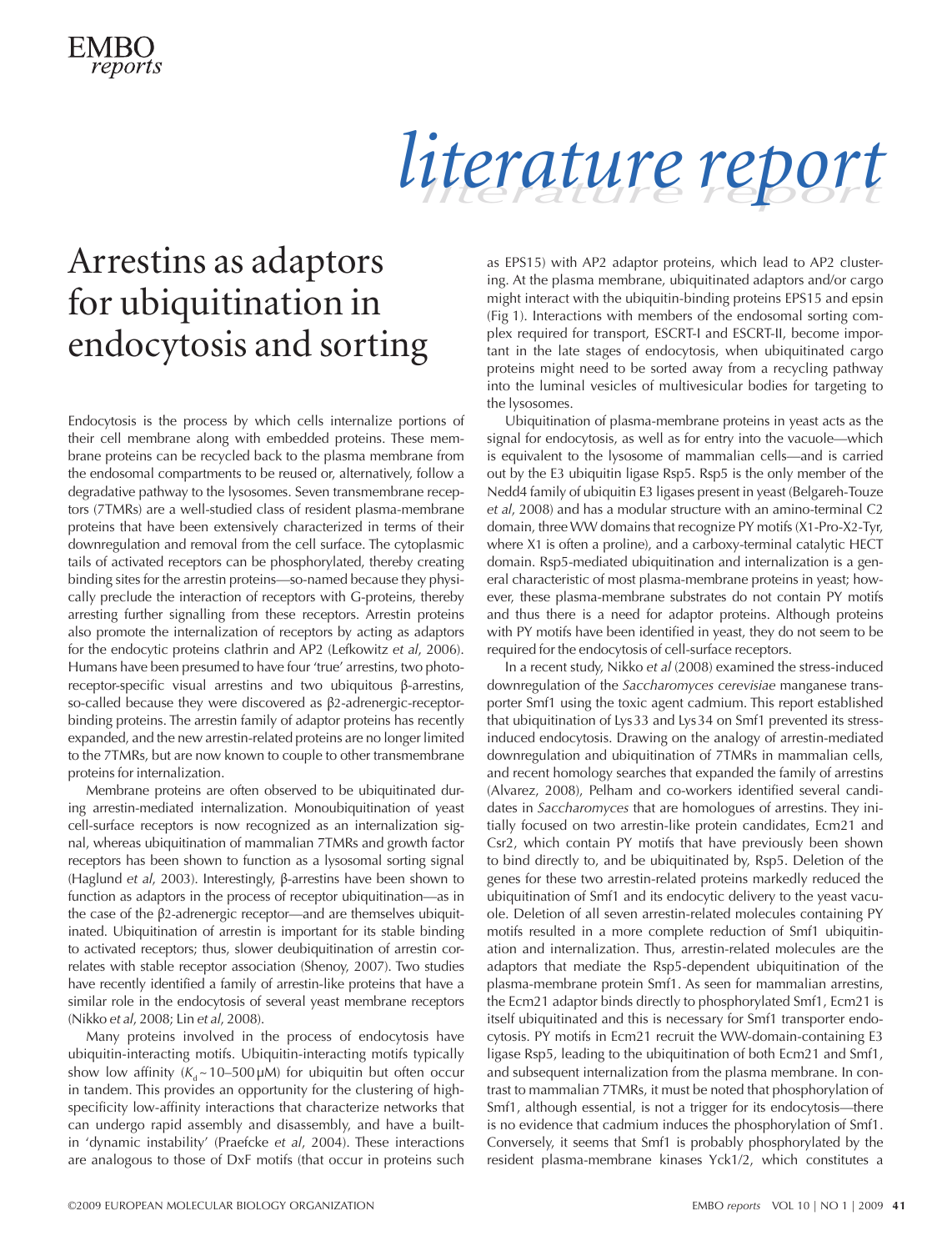### *reviews* literature report



signal that would act to target the arrestin-related adaptors to the plasma-membrane-resident Smf1 requiring rapid removal, rather than targeting the intracellular pool of Smf1.

In another recent report by Lin *et al* (2008), arrestin-related transport adaptors were also found to target specific plasma-membrane proteins for endocytic downregulation by recruiting the ubiquitin E3 ligase Rsp5. In this study, Emr and co-workers screened the collection of 4,652 *S. cerevisiae* knockout strains for increased sensitivity **Fig 1** | Role of ubiquitin and arrestin-like adaptor proteins in receptor internalization and transport. Plasma-membrane proteins such as transporters, receptors (for example, the 7TMR shown here) and channels when active or ready to be internalized, are modified at the plasma membrane by kinases and/or ubiquitin ligases. There are many internalization pathways, probably determined by the adaptor proteins—such as arrestin, ART, Dab2, Numb, ARH, CIN85 and epsin—that bind to the cytoplasmic tail of the transmembrane protein. A common pathway uses AP2 adaptor proteins as a link to clathrin-coated vesicles. The internalization of 7TMRs requires an interaction with ubiquitinated arrestin adaptors, which can mediate either clathrin-dependent or clathrin-independent internalization. However, it is clear that 'receptor' ubiquitination is not always required for internalization and it might be that phosphorylation is also not essential. Numerous weak affinities are a characteristic of these endocytic events, as has been noted in the text for AP2 adaptor interactions. In the case of arrestins, the attached ubiquitin can interact with accessory proteins that have many ubiquitin-interacting motifs (UIMs; shown here in epsin and EPS15) and these could cluster several arrestin-bound receptors. In addition, the CLAP motifs (that bind to clathrin and AP2 adaptors) found in the β-arrestins and in the accessory proteins also tend to cluster and solidify the accumulation of 'receptor-cargo' into pits. Once receptors are internalized (by any of the pathways shown) and the endocytic machinery has dissociated, the presence or absence of direct receptor ubiquitination determines whether it is sorted to the lysosomes for degradation—by interacting with components of the ESCRT machinery on endosomes—or to the recycling pathway for re-exposure on the plasma membrane. ARH, autosomal recessive hypercholesterolemia protein; ART, arrestin-related trafficking adaptor; CIN85, Cbl interacting protein of 85 kDa; Dab2, Disabled 2 protein; ENTH, epsin amino-terminal homology domain; ESCRT, endosomal sorting complex required for transport; HRS, hepatocyte growth factor-regulated tyrosine kinase substrate; TSG101, protein product of the tumour susceptibility gene 101; VPS, vacuolar protein sorting; 7TMR, seven transmembrane receptors.

to canavanine, a toxic arginine analogue that enters the cell through the arginine transporter Can1. Yeast strains impaired in the endocytic removal of plasma-membrane proteins accumulated Can1 at the plasma membrane, resulting in excess transporter activity (uptake of toxic canavanine) and impaired growth. The authors chose to focus on an uncharacterized *canavanine-supersensitive* strain (*cvs7*) that showed a strong defect in Can1 ubiquitination and endocytosis. The Cvs7 protein (later renamed Art1 by Emr and co-workers) was also found to be required for endocytosis of the methionine transporter Mup1, but not for the internalization of other plasma-membrane proteins such as the uracil transporter Fur4, the iron transporter Ftr1, the multidrug transporter Pdr5 and the α-factor receptor Ste2. Thus, Cvs7 acts as a cargo-specific endocytic adaptor.

Two adjacent PY motifs were observed in Cvs7 and found to engage the WW domains of the ubiquitin ligase Rsp5. Fusion of the Cvs7 PY motifs to the arginine transporter Can1 at the plasma membrane resulted in its constitutive transport to the vacuole. The N-terminus of Cvs7 has homology to mammalian arrestins and the PY motifs are located after this homology domain. The functional homology of Cvs7 to mammalian arrestins was established by verifying that the mutation of conserved residues within the arrestin motif ablated Cvs7 function. This led to the identification of the yeast protein family of arrestin-related trafficking adaptors (ARTs)—which has nine members that have conserved arrestin and PY motifs, seven of which are predicted to have the arrestin fold—and thus Cvs7 was